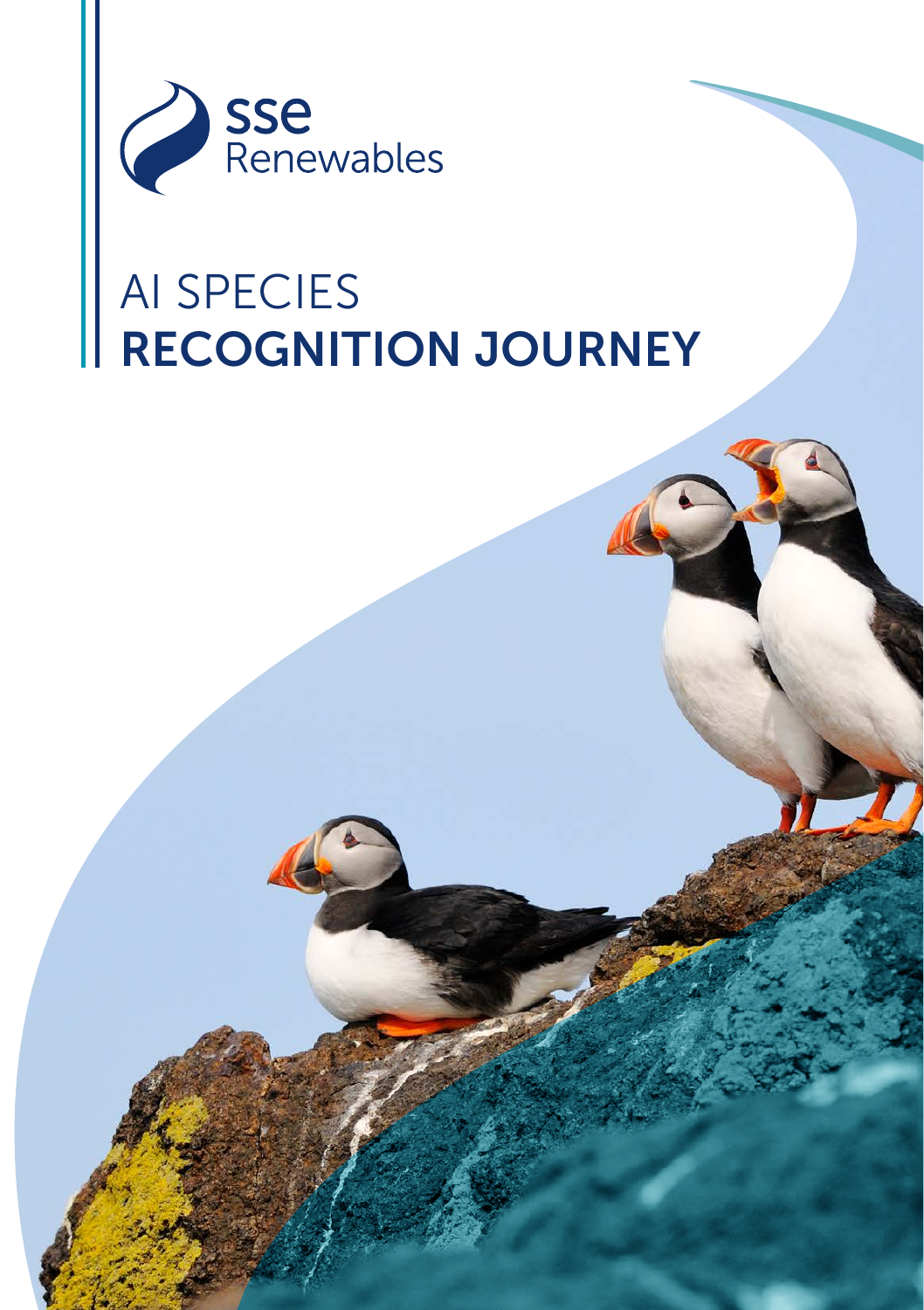## PUFFINS MONITORING WILDLIFE ON LAND

In Summer 2021, on the Isle of May, SSE Renewables trialled a new way to count puffins. We combined artificial intelligence, machine learning and image recognition technology. This project, which was completed in collaboration with Microsoft, Avanade and NatureScot, could transform the way companies, such as those building developments, understand the impacts on local wildlife.

We placed four cameras on the island to capture live footage of the puffins. Working with Avanade, SSE Renewables trained an artificial intelligence model to recognise images, structures and objects to eventually discern puffins.

This Artificial Intelligence tool can now spot the puffins, separate them from background images such as rocks, and track them, frame by frame, as they move around.

The live trials were successful and approved by NatureScot. This technology is now being rolled-out to field use in June of this year.







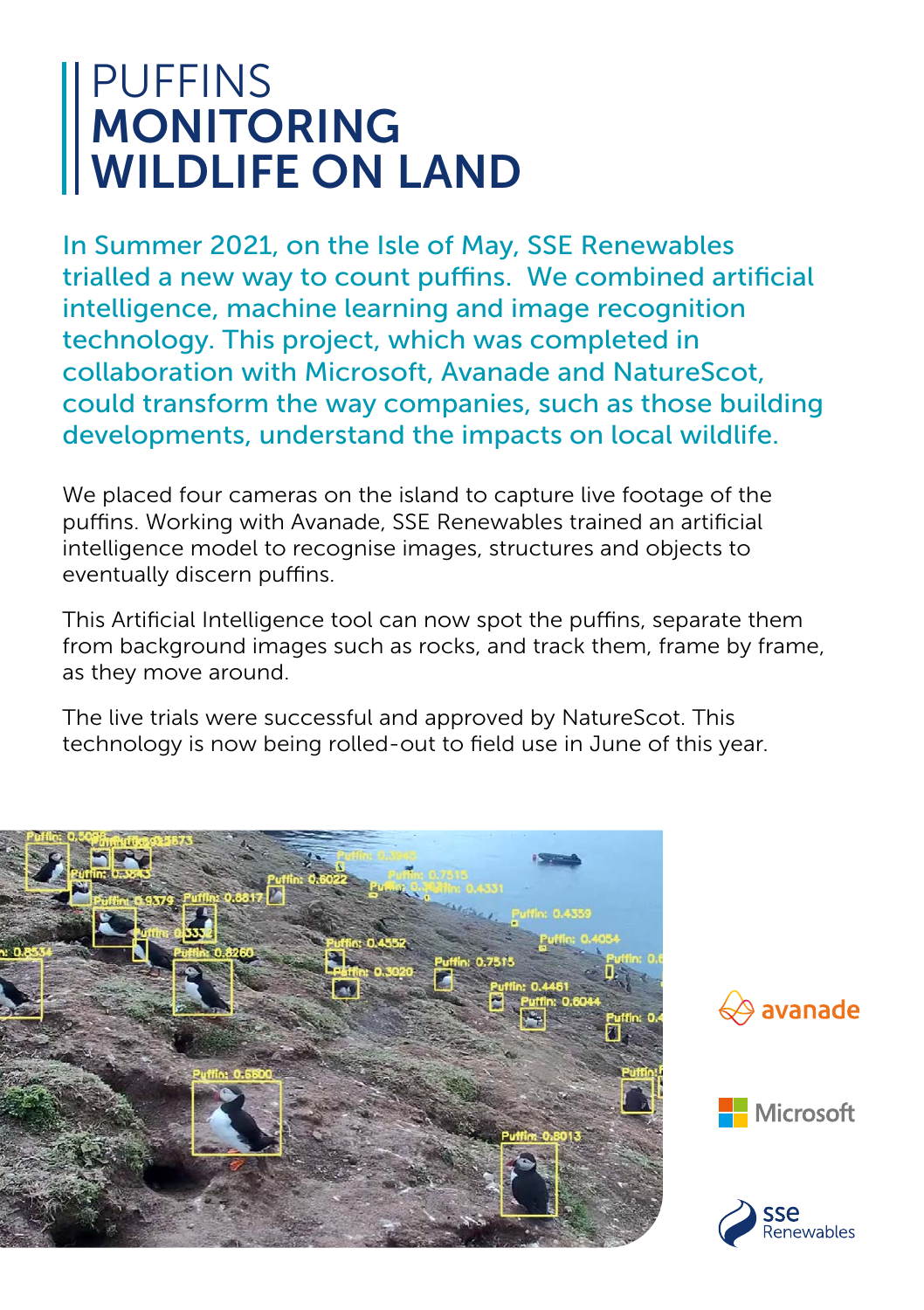

## SALMON MONITORING WILDLIFE IN WATER

Following our success on the Isle of May, further trials were undertaken to explore the use of Artificial Intelligence to count fish at our hydro assets. This is something SSER has carried out since the 1950s to monitor salmon upstream migration. Crucially, we had to train the Artificial Intelligence model to detect if fish are swimming up or downstream, to ensure accuracy as fish swimming downstream are not migrating.

A proof-of-concept project started last Autumn with remarkable results. The Artificial Intelligence model achieved accuracy of 95%, an improvement on our existing counting method.

Live trials of the new counting technology will take place at several sites. Throughout 2022 during the annual salmon migration.

The true test will be if it can operate successfully and accurately in the difficult conditions found within our fish passes. If so, this will provide hugely valuable data in monitoring Atlantic Salmon numbers, at a time when populations are in massive decline.